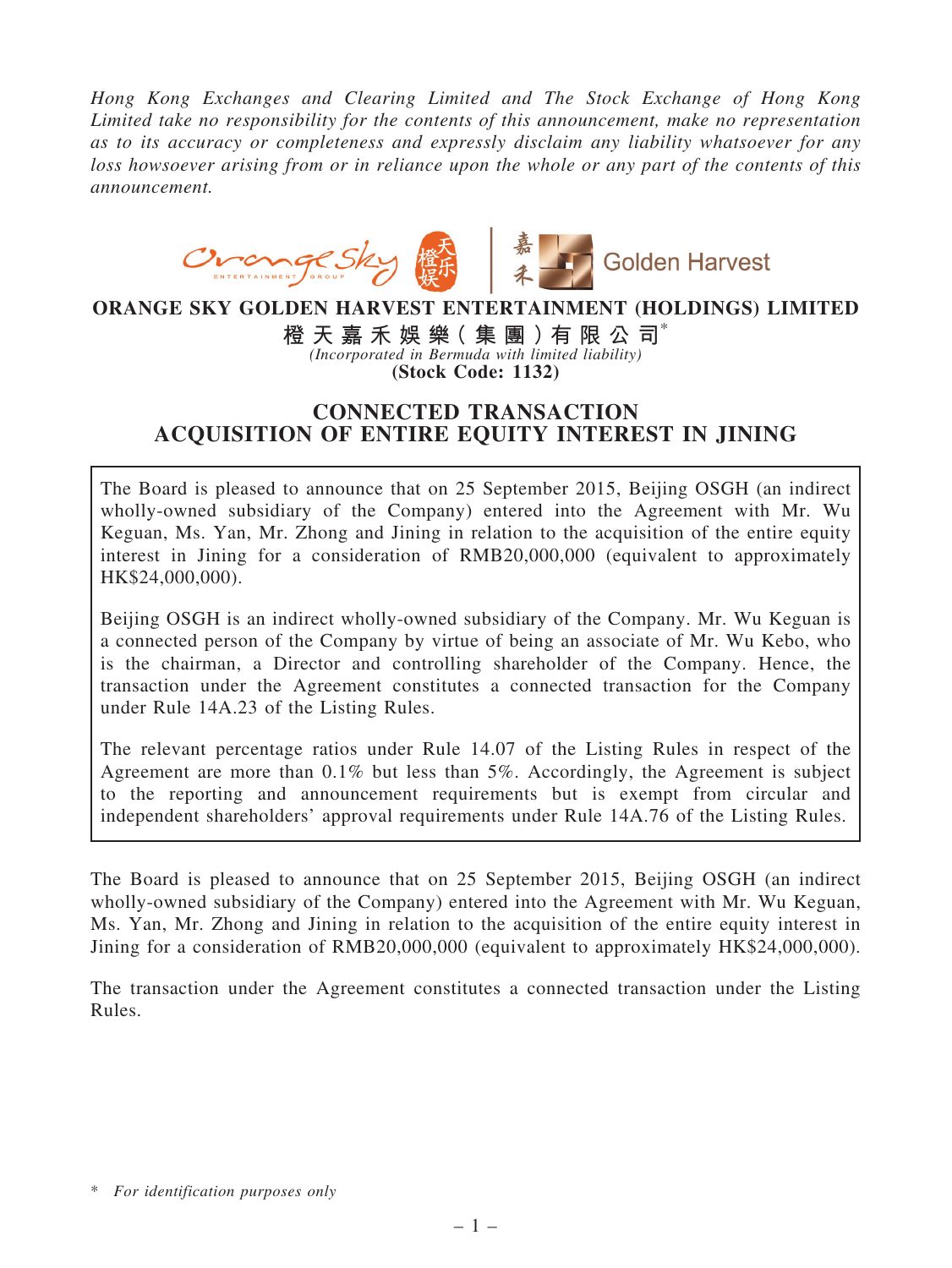The principal terms of the Agreement are as follows:

# THE AGREEMENT

| Date:           | 25 September 2015                                                                                                                                                                                                                                                                                                                                                                                                                                                                          |
|-----------------|--------------------------------------------------------------------------------------------------------------------------------------------------------------------------------------------------------------------------------------------------------------------------------------------------------------------------------------------------------------------------------------------------------------------------------------------------------------------------------------------|
| Parties:        | Beijing OSGH, an indirect wholly-owned subsidiary of<br>(i)<br>the Company, as transferee                                                                                                                                                                                                                                                                                                                                                                                                  |
|                 | (ii) Mr. Wu Keguan as transferor                                                                                                                                                                                                                                                                                                                                                                                                                                                           |
|                 | (iii) Ms. Yan as nominee of Mr. Wu Keguan                                                                                                                                                                                                                                                                                                                                                                                                                                                  |
|                 | (iv) Mr. Zhong as nominee of Mr. Wu Keguan                                                                                                                                                                                                                                                                                                                                                                                                                                                 |
|                 | (v) Jining as target company                                                                                                                                                                                                                                                                                                                                                                                                                                                               |
|                 | As at the date of this announcement, Ms. Yan was the<br>registered holder of 99% of the equity interest in Jining and<br>Mr. Zhong was the registered holder of $1\%$ of the equity<br>interest in Jining, both as nominees on behalf of Mr. Wu<br>Keguan. As Mr. Wu Keguan, being a cousin of Mr. Wu<br>Kebo, the chairman, a Director and controlling shareholder<br>of the Company, is an associate of Mr. Wu Kebo, he is a<br>connected person of the Company under the Listing Rules. |
| Subject matter: | Pursuant to the Agreement, Beijing OSGH has conditionally<br>agreed to purchase, and Mr. Wu Keguan has conditionally<br>agreed to sell, the entire equity interest in Jining.                                                                                                                                                                                                                                                                                                              |
| Consideration:  | The consideration for the Acquisition is RMB20,000,000<br>(equivalent to approximately HK\$24,000,000), which shall<br>be payable by Beijing OSGH to Mr. Wu Keguan as follows:                                                                                                                                                                                                                                                                                                             |
|                 | (a) $RMB3,000,000$<br>(equivalent to<br>approximately<br>HK\$3,600,000) shall be payable by Beijing OSGH to<br>Mr. Wu Keguan within 5 working days after the<br>signing of the Agreement;                                                                                                                                                                                                                                                                                                  |
|                 | (b) $RMB9,000,000$<br>(equivalent<br>approximately<br>to<br>HK\$10,800,000) shall be payable by Beijing OSGH to<br>Mr. Wu Keguan after the Completion Verification Date<br>and before 10 April 2016;                                                                                                                                                                                                                                                                                       |
|                 | (c) $RMB3,000,000$<br>(equivalent<br>approximately<br>to<br>HK\$3,600,000) shall be payable by Beijing OSGH to<br>Mr. Wu Keguan before 10 October 2016; and                                                                                                                                                                                                                                                                                                                                |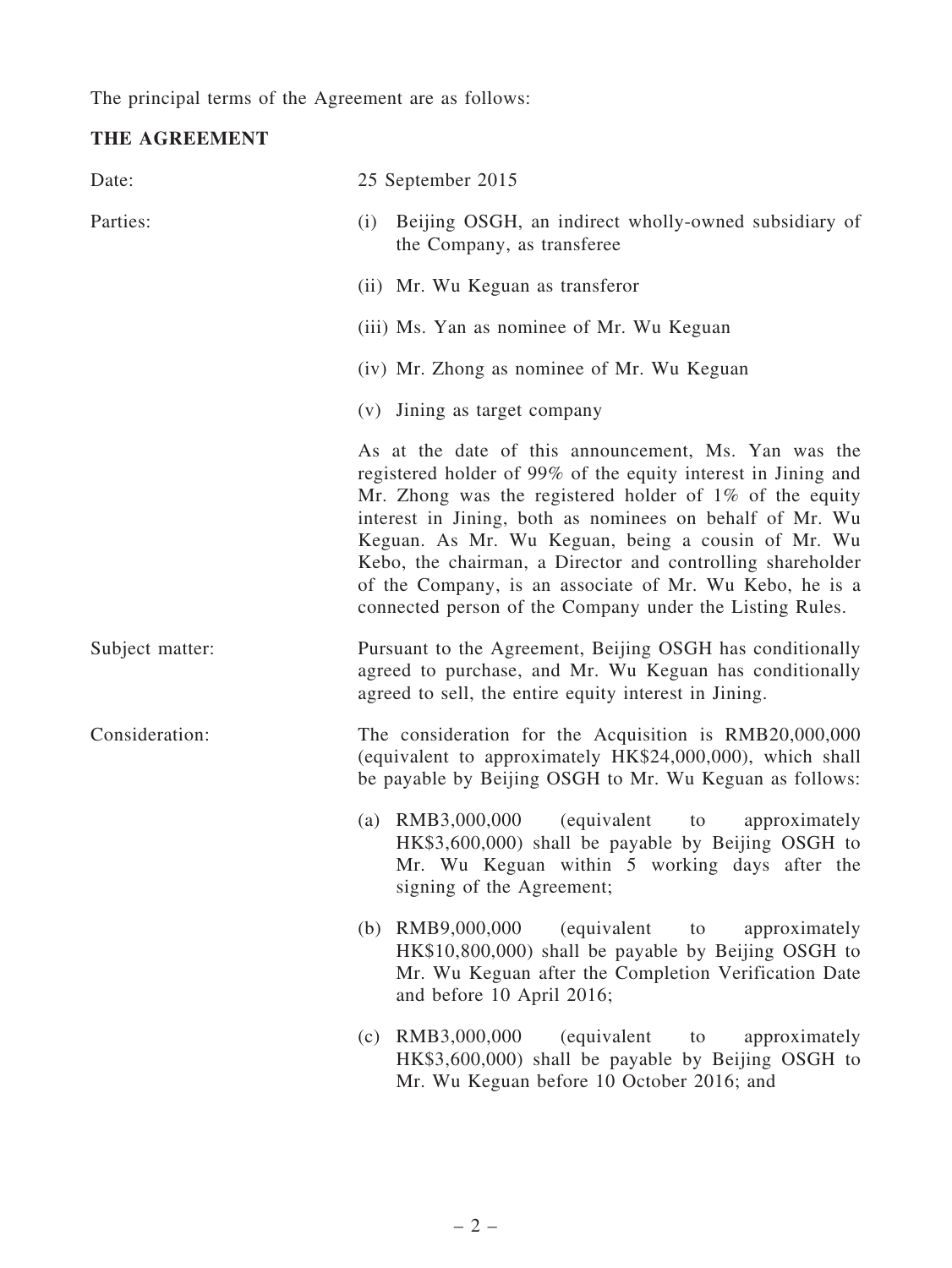(d) the balance of RMB5,000,000 (equivalent to approximately HK\$6,000,000) shall be payable by Beijing OSGH to Mr. Wu Keguan in 3 instalments of RMB1,660,000 (equivalent to HK\$1,992,000), RMB1,670,000 (equivalent to HK\$2,004,000) and RMB1,670,000 (equivalent to HK\$2,004,000) respectively within 15 working days after the conditions set forth in the Agreement for the Guaranteed Profits in each of the subsequent 3 years having been satisfied.

The consideration for the Acquisition was arrived at after arm's length negotiations between Beijing OSGH and Mr. Wu Keguan, having taken into account (i) the unaudited net liabilities of Jining in the amount of approximately HK\$976,545 as at 31 August 2015; and (ii) the registered capital of Jining which will be increased from RMB5,000,000 (equivalent to approximately HK\$6,000,000) to RMB20,000,000 (equivalent to approximately HK\$24,000,000) prior to the Transaction Completion Date. The consideration for the Acquisition will be funded by internal financial resources of the Group.

- Conditions precedent: Pursuant to the Agreement, completion is conditional upon the satisfaction or waiver (as the case may be) of certain conditions, including amongst others, as stated below:
	- (a) both Beijing OSGH and Jining having obtained all necessary consents and governmental approvals/filings and corporate authorisations (if applicable) in respect of the Agreement and the transactions contemplated thereunder;
	- (b) the warranties given by Beijing OSGH, Ms. Yan, Mr. Zhong and Mr. Wu Keguan and Jining under the Agreement remaining true, effective and accurate and complete in all material respects, and there being no circumstances which constitute or may constitute material adverse effect on the financials, assets, operation and perspective of Jining;
	- (c) Beijing OSGH being satisfied with the results of the due diligence review on Jining;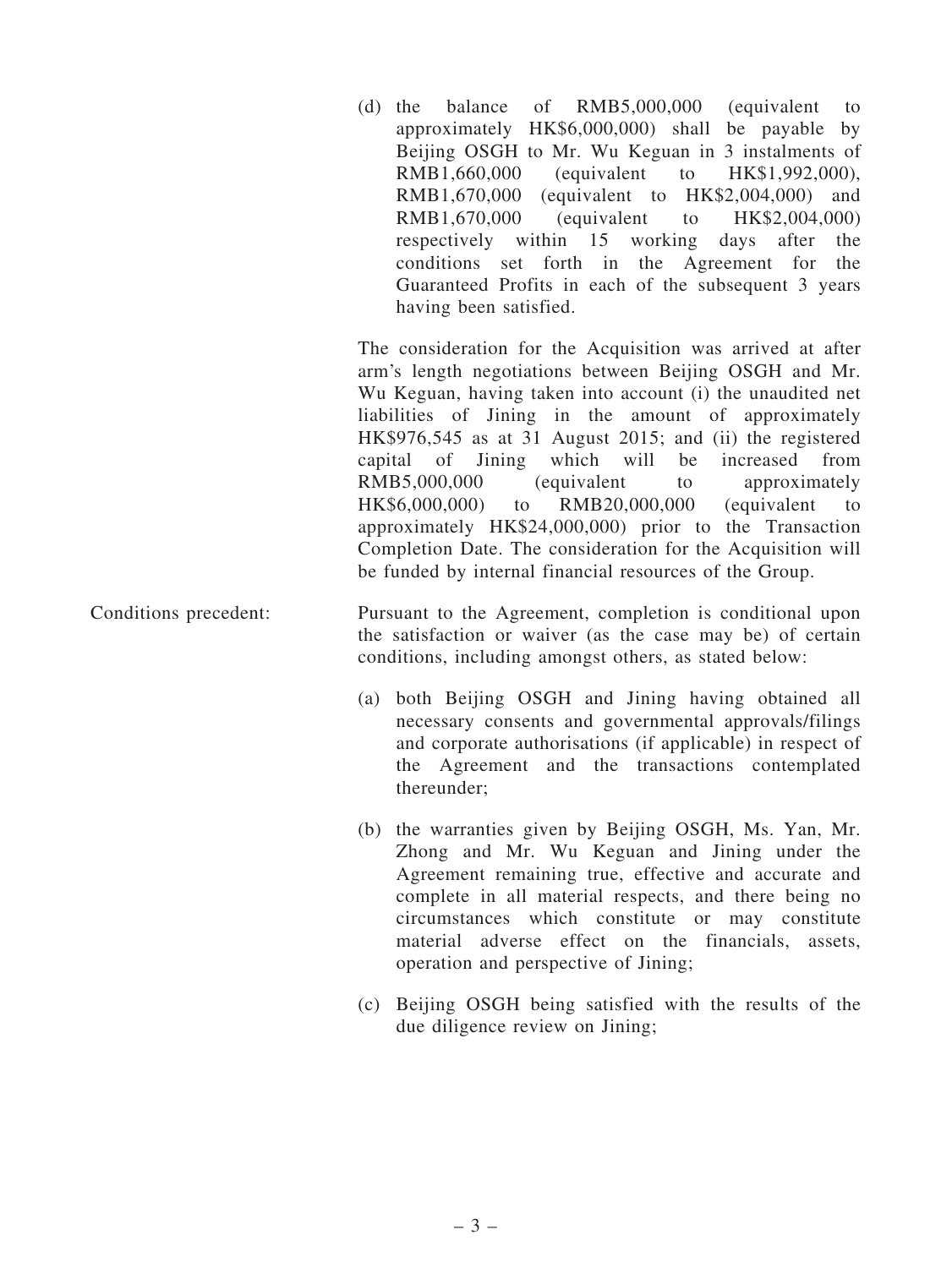|              | (d) Beijing OSGH having obtained a capital verification<br>report issued by a certified public accountants<br>recognised by Beijing OSGH showing the due payment<br>of the increase in the registered capital of Jining from<br>RMB5,000,000<br><i>(equivalent</i> )<br>to<br>approximately<br>HK\$6,000,000) to RMB20,000,000 (equivalent to<br>approximately HK\$24,000,000) in form of cash by Mr.<br>Wu Keguan;                                                |
|--------------|--------------------------------------------------------------------------------------------------------------------------------------------------------------------------------------------------------------------------------------------------------------------------------------------------------------------------------------------------------------------------------------------------------------------------------------------------------------------|
|              | (e) Jining having obtained all relevant valid certificates in<br>relation to the cinema operation by Jining; and                                                                                                                                                                                                                                                                                                                                                   |
|              | (f) Beijing OSGH having carried out the internal financing<br>checking of Jining and prepared statement of financial<br>positions and income statement for the financial year<br>ending 31 December 2015 before 15 January 2016.                                                                                                                                                                                                                                   |
| Completion:  | The completion of the Acquisition shall take place on or<br>before 1 January 2016 or such other date as agreed amongst<br>the parties, whereupon the following shall take place:                                                                                                                                                                                                                                                                                   |
|              | (a) completion of all statutory filings and registration<br>procedures for transfer of ownership of Jining by Mr.<br>Wu Keguan; and                                                                                                                                                                                                                                                                                                                                |
|              | (b) Mr. Wu Keguan has, in accordance with<br>the<br>transactions contemplated under the Agreement,<br>obtained or updated (as appropriate) all necessary<br>licence(s) and permit(s) from the relevant PRC<br>government authority(ies) for the operation of the<br>cinema multiplex of Jining.                                                                                                                                                                    |
|              | If Mr. Wu Keguan fails to satisfy all the completion<br>conditions set forth in the Agreement before the Completion<br>Verification Date, Beijing OSGH shall have the right to<br>terminate the Agreement and Mr. Wu Keguan shall pay a<br>compensation to<br>Beijing OSGH in the<br>amount of<br>RMB1,000,000<br>(equivalent<br>approximately<br>to<br>HK\$1,200,000) as well as returning all sums previously<br>paid by Beijing OSGH pursuant to the Agreement. |
| Other terms: | The current management of Jining shall continue to<br>(a)<br>operate Jining's business in the subsequent 3 years after<br>the Completion Verification Date (the "Guaranteed<br>Profits Period").                                                                                                                                                                                                                                                                   |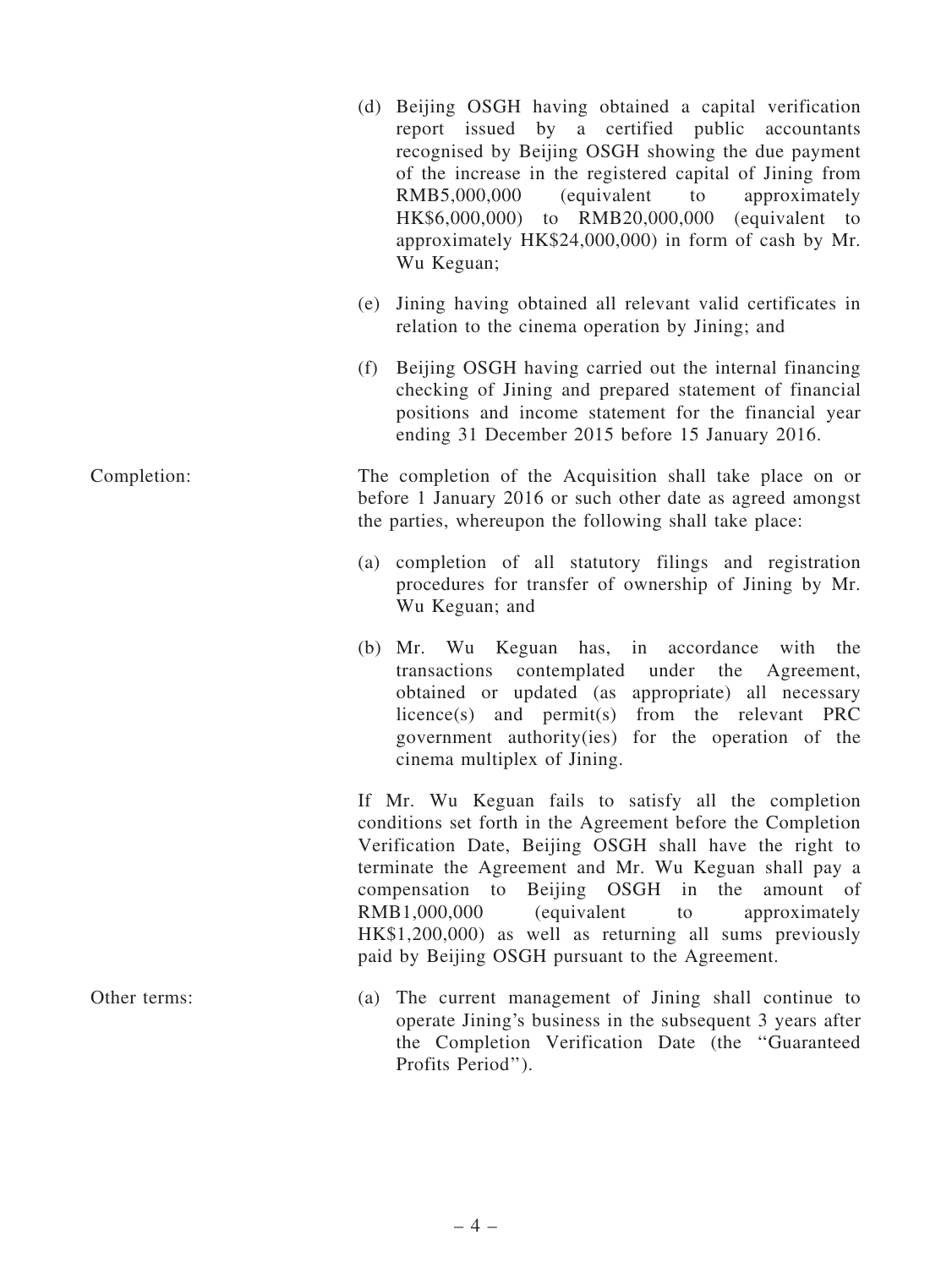(b) Jining's audited net profits in each of the subsequent 3 years after the Completion Verification Date shall not be lower than RMB2,700,000 (equivalent to approximately HK\$3,240,000) (the ''Guaranteed Profits'').

If Jining's net profits in any year within the Guaranteed Profits Period is lower than the Guaranteed Profits, Beiling OSGH will not be required to pay the outstanding balance (being RMB5,000,000, equivalent to approximately HK\$6,000,000) of the consideration of the Acquisition, and also Mr. Wu Keguan shall pay a penalty equivalent to eight times of difference between Guaranteed Profits of the year and the actual audited net profit before taxation plus the interest expense accrued within the relevant period as stated in the Agreement.

(c) If Jining fails to meet the Guaranteed Profits, Beijing OSGH shall be entitled to terminate the operation of Jining by the current management.

## REASONS FOR AND BENEFITS OF ENTERING INTO THE AGREEMENT

As one of the principal activities of the Group is the cinema business, it is the Company's business plan/strategy to continue to expand its cinema network in the PRC. The cinema operated by Jining is situated at a prime location within Jining City with public transportation facilities, shopping malls and department stores in the proximity. The Company believes that the entering into of the Agreement enables the Group to expand its cinema network in Shandong province.

The Directors (including the independent non-executive Directors) are of the view that the Agreement has been entered into in the ordinary and usual course of business of the Group and is on normal commercial terms and is fair and reasonable and in the interests of the Company and its shareholders as a whole.

#### INFORMATION REGARDING THE COMPANY, BEIJING OSGH AND JINING

#### The Company

The Company is a company incorporated in Bermuda with limited liability, the shares of which are listed on the Main Board of the Stock Exchange.

The principal business activities of the Group are in production, financing, distribution and theatrical exhibition of motion pictures. As of 25 September 2015, the Group operated 94 cinemas with 697 screens across China, Hong Kong, Taiwan and Singapore and is a leading distributor in the region.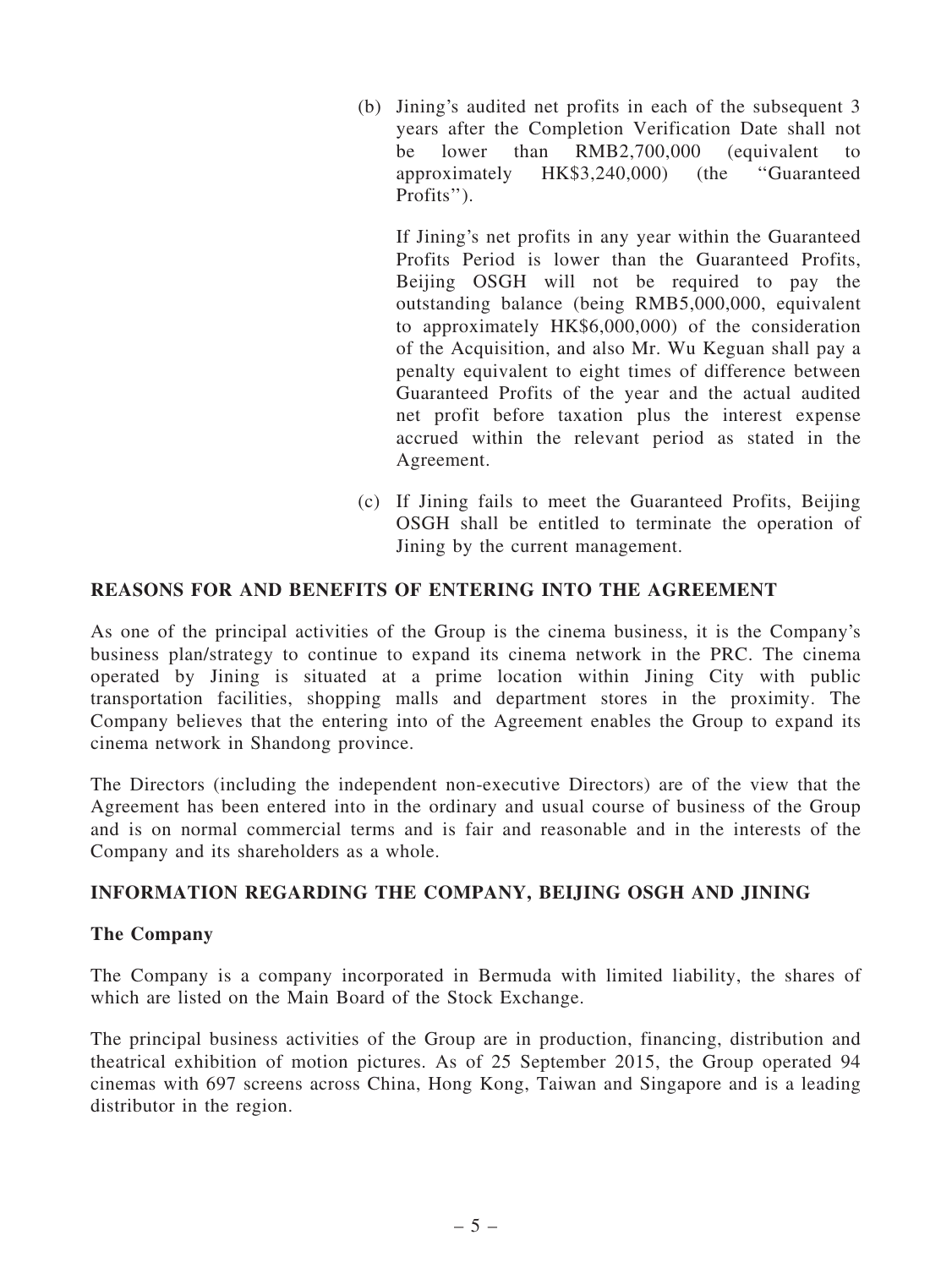## Beijing OSGH

Beijing (China) is a company incorporated in the PRC and an indirect wholly-owned subsidiary of the Company. It is an investment holding company and also involves in cinema operation in Beijing.

#### Jining

Jining is a company incorporated in the PRC and its principal business activity is the operator of a cinema named ''Jining Yueyinghui Cinema\* (濟寧悅影匯影城)'' at Jining City, Shandong province.

The financial highlights of Jining are set out below:

|                      | For the            |
|----------------------|--------------------|
|                      | eight months ended |
|                      | 31 August 2015     |
|                      | (Unaudited)        |
|                      | (RMB)              |
| Total assets value   | 16,744,569         |
| Loss before taxation | (976, 545)         |
| Loss after taxation  | (976, 545)         |

Note: Jining started its operation at 7 February 2015. The financial figures for the above were based on the unaudited accounts of Jining which were prepared in accordance with accounting principles and practices generally accepted in the PRC.

Upon completion of the Acquisition, Jining will be wholly owned by Beijing OSGH and therefore an indirect wholly-owned subsidiary of the Company.

## LISTING RULES IMPLICATIONS

The transaction under the Agreement constitutes a connected transaction for the Company under Chapter 14A of the Listing Rules.

Mr. Wu Keguan, is a cousin of Mr. Wu Kebo. Mr. Wu Kebo is the chairman, a Director and controlling shareholder of the Company, who is interested in an aggregate of approximately 67.15% of the total issued share capital of the Company as at the date of this announcement. Accordingly, Mr. Wu Keguan is a connected person of the Company and the Agreement and the transaction contemplated thereunder constitute a connected transaction of the Company.

As the relevant percentage ratios under Rule 14.07 of the Listing Rules in respect of the Agreement are more than 0.1% but less than 5%, the Agreement is subject to the reporting and announcement requirements but is exempt from circular and independent shareholders' approval requirements under Rule 14A.76 of the Listing Rules.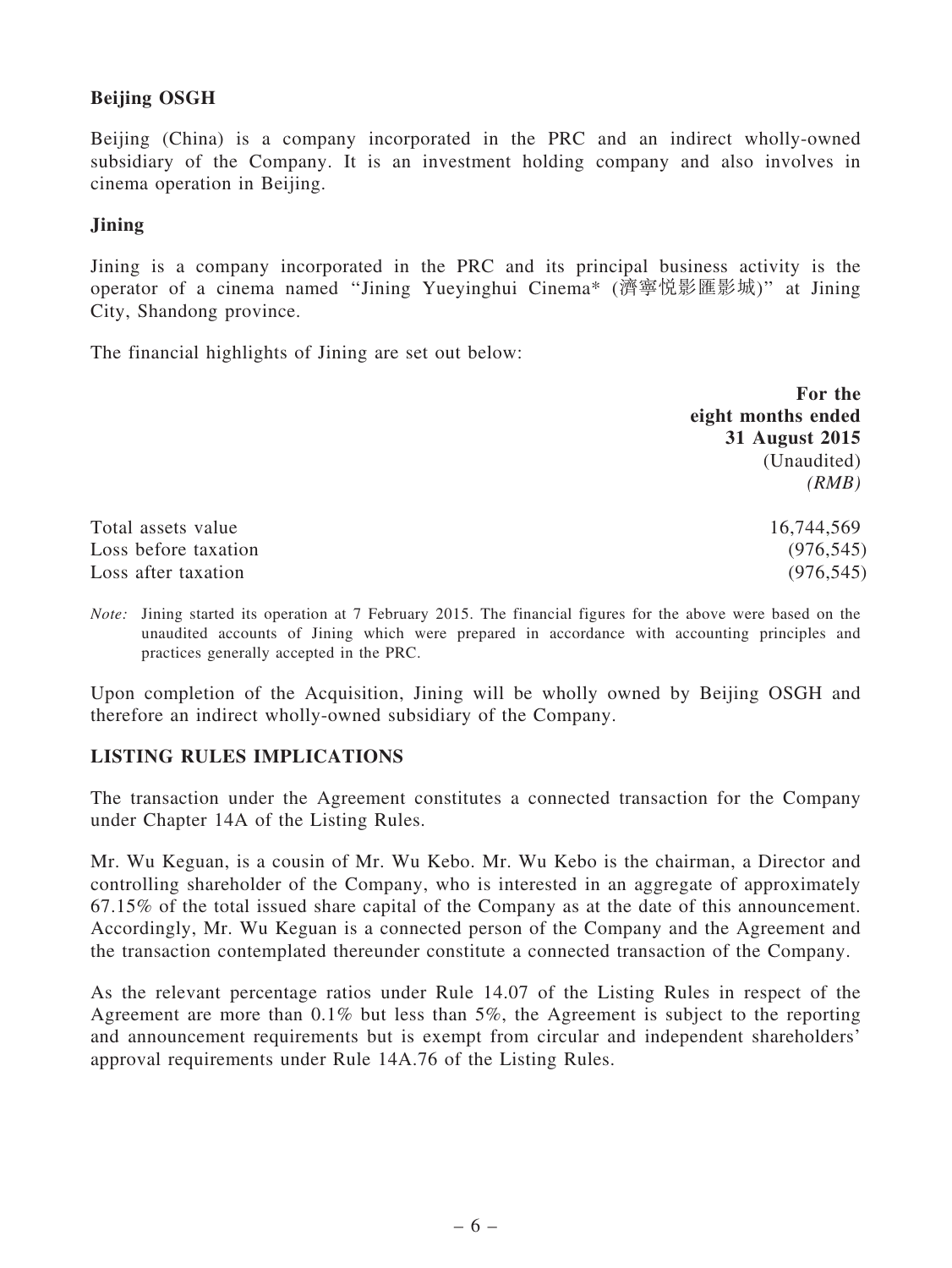Ms. Wu Keyan, a Director, is the sister of Mr. Wu Kebo and is an associate of Mr. Wu Kebo under Chapter 14A of the Listing Rules. Further, Mr. Wu Keguan, being a cousin of Ms. Wu Keyan, is an associate of Ms. Wu Keyan. In view of their interests above, Mr. Wu Kebo and Ms. Wu Keyan have abstained from voting on the relevant board resolutions for approving the Agreement. To the best knowledge, information and belief of the Directors having made all reasonable enquiries, other than Mr. Wu Kebo and Ms. Wu Keyan, none of the Directors has material interest in the transactions contemplated under the Agreement and none of them is required to abstain from voting on the relevant board resolution.

#### DEFINITIONS

In this announcement, unless the context otherwise requires, the following terms have the following meaning when used herein:

| "Acquisition"                     | the proposed acquisition by Beijing OSGH of the entire<br>equity interest in Jining pursuant to the terms and conditions<br>of the Agreement                                                                                                                                                       |
|-----------------------------------|----------------------------------------------------------------------------------------------------------------------------------------------------------------------------------------------------------------------------------------------------------------------------------------------------|
| "Agreement"                       | the share transfer agreement entered into among Beijing<br>OSGH, Mr. Wu Keguan, Ms. Yan, Mr. Zhong and Beijing<br>OSGH dated 25 September 2015, whereby Beijing OSGH<br>conditionally agrees to purchase and Mr. Wu Keguan<br>conditionally agrees to sell the entire equity interest in<br>Jining |
| "associates"                      | the meaning ascribed to it in the Listing Rules                                                                                                                                                                                                                                                    |
| "Beijing OSGH"                    | 北京橙天嘉禾祥雲影城管理有限公司 (Beijing Orange Sky<br>Golden Harvest Xiangyun Management Co. Ltd.*), a<br>company incorporated in the PRC and an indirect wholly-<br>owned subsidiary of the Company                                                                                                             |
|                                   |                                                                                                                                                                                                                                                                                                    |
| "Board"                           | The board of Directors                                                                                                                                                                                                                                                                             |
| "Company"                         | Orange Sky Golden Harvest Entertainment (Holdings)<br>Limited, a company incorporated in Bermuda with limited<br>liability, the shares of which are listed on the Main Board of<br>the Stock Exchange                                                                                              |
| "Completion Verification<br>Date" | the date on which Mr. Wu Keguan and Beijing OSGH sign<br>the relevant confirmation for Mr. Wu Keguan's delivery of<br>the completion documents and Beijing OSGH's completion<br>of its verification of the completion documents                                                                    |
| "connected person(s)"             | the meaning ascribed to it in the Listing Rules                                                                                                                                                                                                                                                    |
| "Director(s)"                     | the director(s) of the Company                                                                                                                                                                                                                                                                     |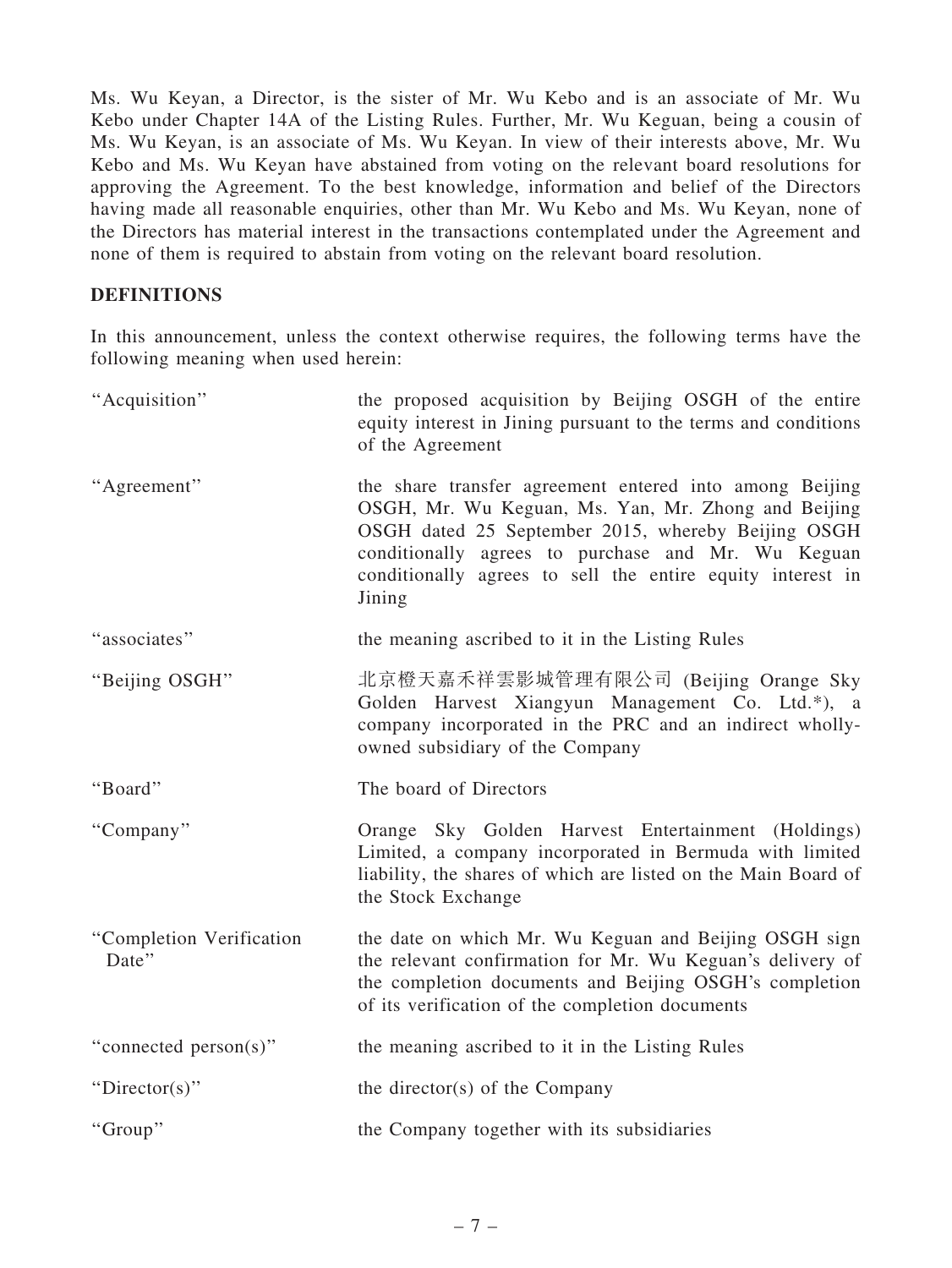| "Hong Kong"                               | the Hong Kong Special Administrative Region of the<br>People's Republic of China                                                                                                                                                   |
|-------------------------------------------|------------------------------------------------------------------------------------------------------------------------------------------------------------------------------------------------------------------------------------|
| "HK\$"                                    | Hong Kong Dollars, the lawful currency in Hong Kong                                                                                                                                                                                |
| "Jining"                                  | 濟寧悦影匯影城投資有限公司 (Jining Yueyinghui Cinema<br>Investment Co., Ltd.*), a company established in the PRC<br>and 100% beneficially owned by Mr. Wu Keguan                                                                                |
| "Listing Rules"                           | the Rules Governing the Listing of Securities on the Stock<br>Exchange                                                                                                                                                             |
| "Mr. Wu Kebo"                             | Mr. Wu Kebo, chairman, Director and controlling<br>shareholder of the Company and is interested in an<br>aggregate of approximately 67.15% of the total issued share<br>capital of the Company as at the date of this announcement |
| "Mr. Wu Keguan"                           | Mr. Wu Keguan* (伍克冠), a cousin of Mr. Wu Kebo and<br>the sole beneficial owner of Jining                                                                                                                                           |
| "Ms. Yan"                                 | Yan Huimin* (顏慧敏), registered holder of 99% of the<br>equity interest of Jining, holding the interest of Jining for<br>Mr. Wu Keguan as a nominee                                                                                  |
| "Mr. Zhong"                               | Zhong Guixiong* (鐘貴雄), registered holder of $1\%$ of the<br>equity interest of Jining, holding the interest of Jining for<br>Mr. Wu Keguan as a nominee                                                                            |
| "PRC"                                     | The People's Republic of China, which for the purpose of<br>this announcement excludes Hong Kong, Taiwan and Macao<br>Special Administrative Region of the People's Republic of<br>China                                           |
| "RMB"                                     | Renminbi, the lawful currency in the PRC                                                                                                                                                                                           |
| "Stock Exchange"                          | The Stock Exchange of Hong Kong Limited                                                                                                                                                                                            |
| "Transaction Completion<br>Date"          | the date on which the registration for the transfer of the<br>ownership of Jining to Beijing OSGH being completed                                                                                                                  |
| $\cdot \cdot \mathcal{G}_{\mathcal{O}}$ " | Per cent                                                                                                                                                                                                                           |

In this announcement, the exchange rate of RMB1 to HK\$1.2 is used for reference only.

By Order of the Board Orange Sky Golden Harvest Entertainment (Holdings) Limited Wong Kwan Lai Company Secretary

Hong Kong, 25 September 2015